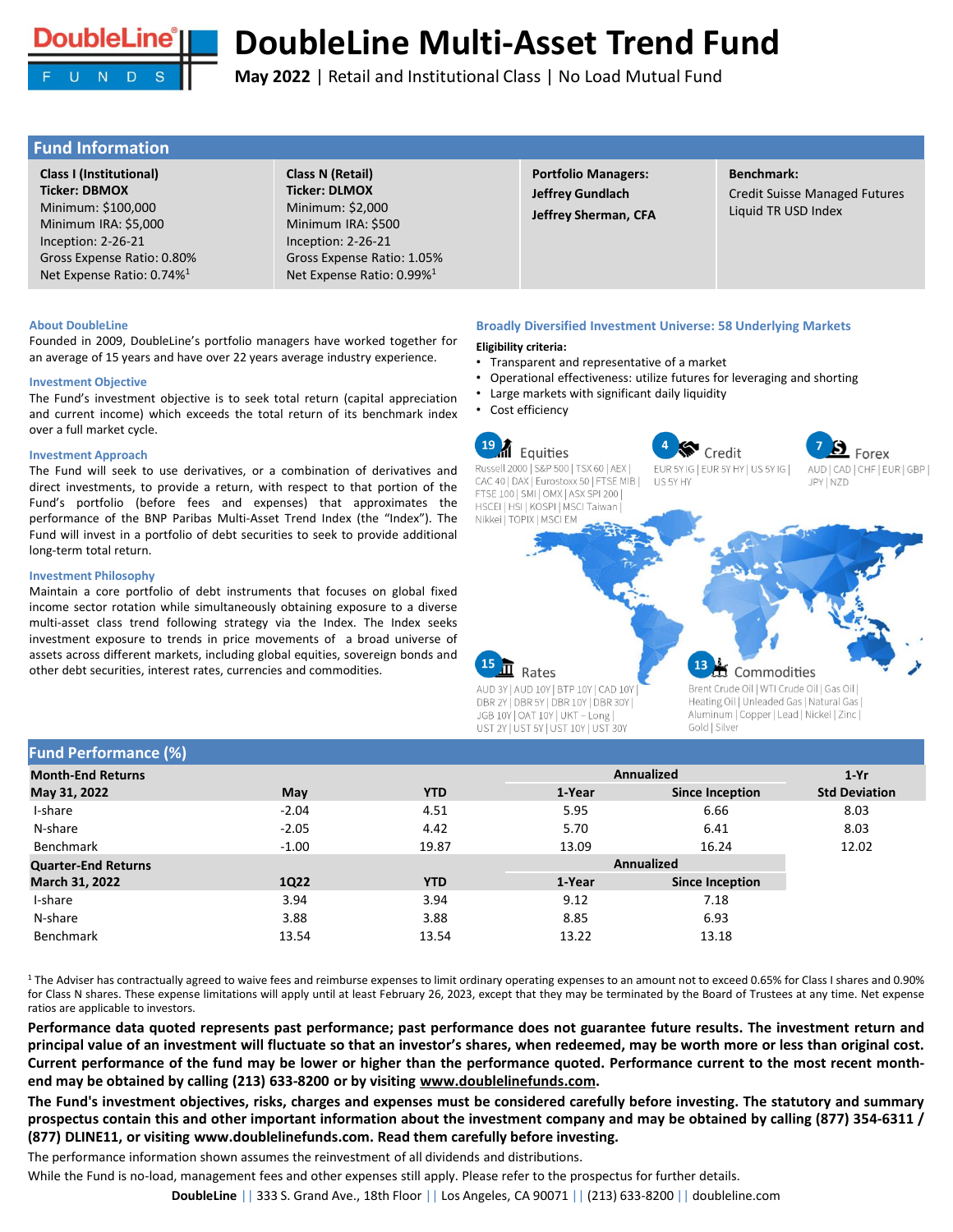

**May 2022** | Retail and Institutional Class | No Load Mutual Fund



# **Statistics as of May 31, 2022**

# **Portfolio Characteristics**

| <b>Ending Market Value</b> | \$13,342,306 |
|----------------------------|--------------|
| <b>Market Price</b>        | \$99.10      |
| Duration                   | 1 22         |
| Weighted Avg Life          | 3.12         |

| 10.52  |
|--------|
| 25.20  |
| 1.39   |
| 10.71  |
| 4.97   |
| 1.03   |
| 9.73   |
| 10.57  |
| 15.72  |
| 4.71   |
| 0.48   |
| 4.89   |
| 0.06   |
| 100.00 |
|        |

## **Duration Breakdown (%)**

| Total        | 100.00 |
|--------------|--------|
| 7+ years     | 0.77   |
| 5 to 7 years | 0.99   |
| 3 to 5 years | 16.39  |
| 1 to 3 years | 20.37  |
| Less than 1  | 50.96  |
| Cash         | 10.52  |

#### **Weighted Average Life Breakdown (%)**

| <b>Total</b> | 100.00 |
|--------------|--------|
| 7+ years     | 2.98   |
| 5 to 7 years | 16.93  |
| 3 to 5 years | 27.42  |
| 0 to 3 years | 42.14  |
| Cash         | 10.52  |

### **Credit Quality Distribution (%)**

| Total                     | 100.00 |
|---------------------------|--------|
| <b>Unrated Securities</b> | 8.68   |
| Below Investment Grade    | 20.12  |
| <b>Investment Grade</b>   | 33.05  |
| Agency                    | 7.47   |
| Government                | 25.20  |
| Cash                      | 10.52  |

| <b>BNP Paribas Multi-Asset Trend Index (%)</b> |                |                |  |  |
|------------------------------------------------|----------------|----------------|--|--|
| Equity                                         |                | $-7.99$        |  |  |
| Interest Rate                                  |                | $-100.77$      |  |  |
| Currency                                       |                | $-66.70$       |  |  |
| Credit                                         |                | $-33.31$       |  |  |
| Commodity                                      |                | 5.71           |  |  |
| <b>Total</b>                                   |                | $-203.05$      |  |  |
| SEC 30-Day Yield (%)                           | <b>I-Share</b> | <b>N-Share</b> |  |  |
| Gross                                          | $-0.32$        | $-0.58$        |  |  |
| Net                                            | 1.38           | 1.12           |  |  |

<sup>1</sup> Market fluctuations may preclude full \$1 for \$1 exposure between the swaps and the fixed income portfolio.

<sup>2</sup> Investor receives 100% gross exposure to both the BNP Paribas Multi Asset Trend Index and the DoubleLine Actively Managed Fixed Income Portfolio. Sector allocations and Fund holdings are subject to change at any time and should not be considered a recommendation to buy or sell any security. Portfolio holdings generally are made available 30 days after month-end by visiting www.doublelinefunds.com. The source for the information in this report is DoubleLine Capital, which maintains its data on a trade date basis.

Past performance does not guarantee future results. Mutual fund investing involves risk; Principal loss is possible.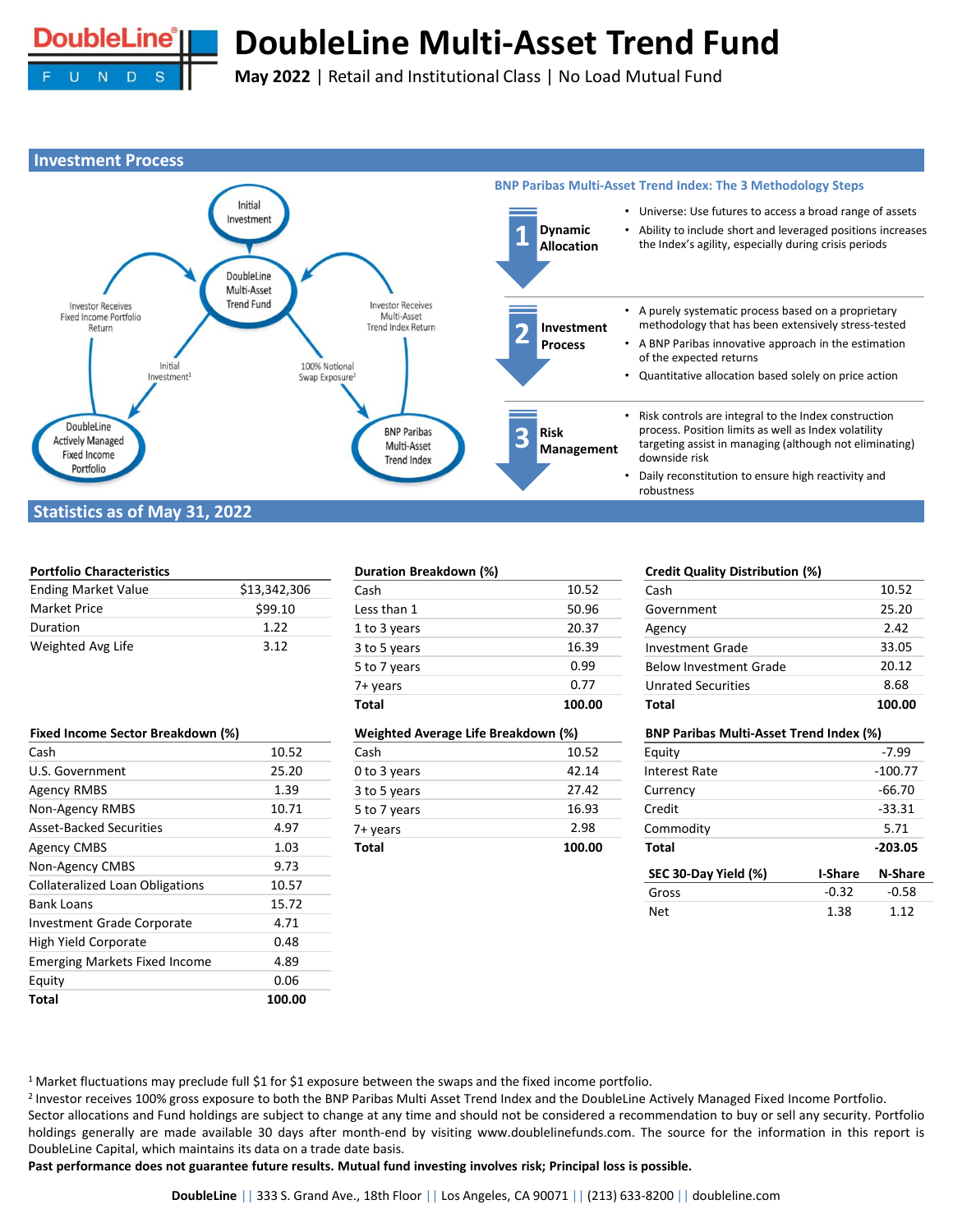

**May 2022** | Retail and Institutional Class | No Load Mutual Fund

# **BNP Parabis Multi-Asset Trend Index Exposure as of May 31, 2022**

| Subgroup Exposure (% of BNP MAT Index) |  |  |  |  |  |  |
|----------------------------------------|--|--|--|--|--|--|
|----------------------------------------|--|--|--|--|--|--|

| <b>European Equities</b>                    | $-0.7$   |
|---------------------------------------------|----------|
| North America Equities                      | $-3.7$   |
| Asia/Pacific Equities                       | $-5.2$   |
| <b>Emerging Markets Equities</b>            | 1.7      |
| European Credit                             | $-9.7$   |
| North America Credit                        | $-23.6$  |
| <b>Short-Tenor Rates</b>                    | $-55.4$  |
| Long-Tenor Rates                            | $-45.3$  |
| Currency (FX)                               | $-66.7$  |
| <b>Energy Commodities</b>                   | 16.3     |
| <b>Industrial Metal Commodities</b>         | $-7.8$   |
| <b>Precious Metal Commodities</b>           | $-2.8$   |
| <b>Total</b>                                | $-203.0$ |
|                                             |          |
| Interest Rate Exposure (% of BNP MAT Index) |          |
| UST <sub>2Y</sub>                           | 2.0      |
| UST <sub>5Y</sub>                           | $-5.6$   |
| <b>UST 10Y</b>                              | 5.9      |
| <b>UST 30Y</b>                              | $-1.0$   |
| DBR <sub>2Y</sub>                           | $-3.6$   |
| DBR <sub>5Y</sub>                           | $-26.6$  |
| <b>DBR 10Y</b>                              | 2.8      |
| <b>DBR 30Y</b>                              | $-3.8$   |
| AUD <sub>3Y</sub>                           | $-21.7$  |
| AUD 10Y                                     | $-7.9$   |
| <b>JGB 10Y</b>                              | $-32.9$  |
| <b>BTP 10Y</b>                              | $-3.9$   |

| Equity Exposure (% of BNP MAT Index) |        |
|--------------------------------------|--------|
| Eurostoxx 50                         | $-0.2$ |
| S&P 500                              | $-2.2$ |
| Nikkei                               | $-1.3$ |
| <b>HSCEI</b>                         | $-1.0$ |
| CAC <sub>40</sub>                    | $-0.1$ |
| <b>DAX</b>                           | 0.3    |
| <b>FTSE 100</b>                      | 3.0    |
| <b>SMI</b>                           | $-1.6$ |
| <b>KOSPI</b>                         | $-1.3$ |
| Russell 2000                         | $-1.6$ |
| ASX SPI 200                          | 2.8    |
| <b>HSI</b>                           | $-0.9$ |
| <b>MSCI Taiwan</b>                   | $-1.7$ |
| <b>FTSE MIB</b>                      | $-0.5$ |
| <b>OMX</b>                           | $-1.3$ |
| <b>AEX</b>                           | $-0.3$ |
| <b>TSX 60</b>                        | 0.1    |
| <b>MSCI EM</b>                       | 1.7    |
| <b>TOPIX</b>                         | $-1.8$ |
| <b>Subtotal</b>                      | $-8.0$ |

# **Commodity Exposure (% of BNP MAT Index)**

| <b>Subtotal</b>        | 5.7    |
|------------------------|--------|
| Silver                 | $-5.6$ |
| Gold                   | 2.8    |
| Lead                   | $-8.3$ |
| Nickel                 | 1.8    |
| Zinc                   | 2.9    |
| Copper                 | $-3.8$ |
| Aluminium              | $-0.3$ |
| <b>Natural Gas</b>     | 4.0    |
| <b>Unleaded Gas</b>    | 2.6    |
| <b>Brent Crude Oil</b> | 2.5    |
| Gas Oil                | 1.2    |
| <b>Heating Oil</b>     | 2.8    |
| WTI Crude Oil          | 3.2    |

### **Credit Exposure (% of BNP MAT Index)**

| EUR 5Y IG       | $-5.6$  |
|-----------------|---------|
| EUR 5Y HY       | $-4.1$  |
| US 5Y IG        | $-20.6$ |
| US 5Y HY        | $-3.0$  |
| <b>Subtotal</b> | $-33.3$ |

| <b>Currency Exposure (% of BNP MAT Index)</b> |  |  |  |  |
|-----------------------------------------------|--|--|--|--|
|-----------------------------------------------|--|--|--|--|

| <b>AUD</b> | $-2.4$  |
|------------|---------|
| CAD        | $-10.6$ |
| <b>CHF</b> | $-16.2$ |
| <b>EUR</b> | $-11.9$ |
| GBP        | $-13.3$ |
| JPY        | $-4.4$  |
| <b>NZD</b> | $-7.8$  |
| Subtotal   | $-66.7$ |
|            |         |

 $UKT - Long$   $-4.6$  $CAD 10Y$  -0.6 **Subtotal -100.8**